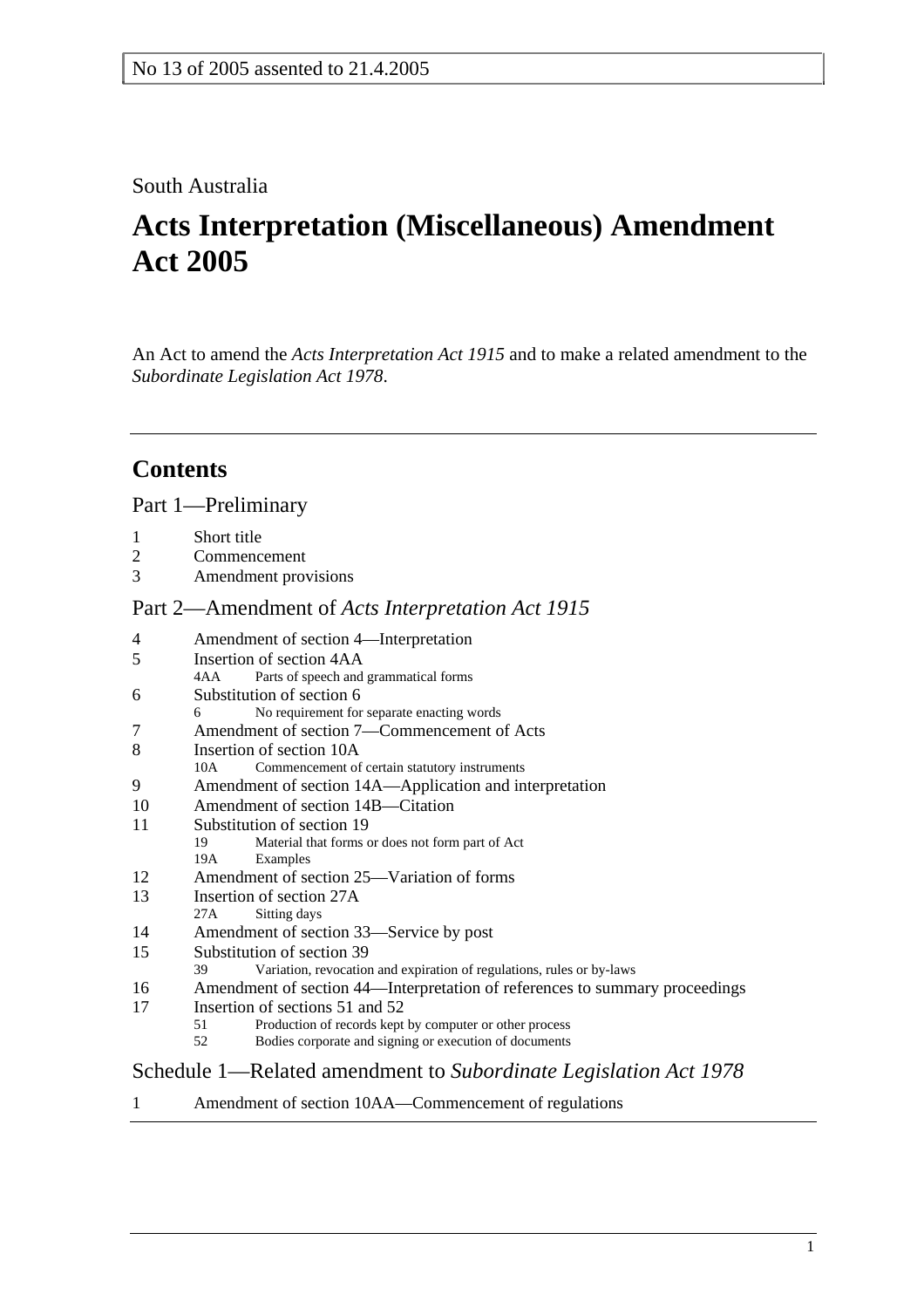### **The Parliament of South Australia enacts as follows:**

# **Part 1—Preliminary**

#### **1—Short title**

This Act may be cited as the *Acts Interpretation (Miscellaneous) Amendment Act 2005*.

#### **2—Commencement**

This Act will come into operation on a day to be fixed by proclamation.

#### **3—Amendment provisions**

In this Act, a provision under a heading referring to the amendment of a specified Act amends the Act so specified.

## **Part 2—Amendment of** *Acts Interpretation Act 1915*

#### **4—Amendment of section 4—Interpretation**

(1) Section 4(1)—after definition of *ADI* insert:

*AS* or *Australian Standard* or *AS/NZS* or *Australian/New Zealand Standard* means a standard published by or under the authority of Standards Australia (alone or jointly with others);

(2) Section 4(1)—after definition of *credit union* insert:

*data storage device* means any article or material (for example, a disk) from which information is capable of being reproduced, with or without the aid of any other article or device;

*document* includes—

- (a) any paper or other material on which there is writing; and
- (b) any map, plan, drawing, graph or photograph; and
- (c) any paper or other material on which there are marks, figures, symbols or perforations having a meaning for persons qualified to interpret them; and
- (d) any article or material from which sounds, images or writings are capable of being reproduced with or without the aid of any other article or device;
- (3) Section 4(1)—after the definition of *public holiday* insert:

*record* includes information stored or recorded by computer or other process;

(4) Section 4(1)—after definition of *sitting days* insert:

*Standards Association of Australia* includes—

- (a) Standards Australia International Limited; and
- (b) Standards Australia Limited (ACN 087 326 690);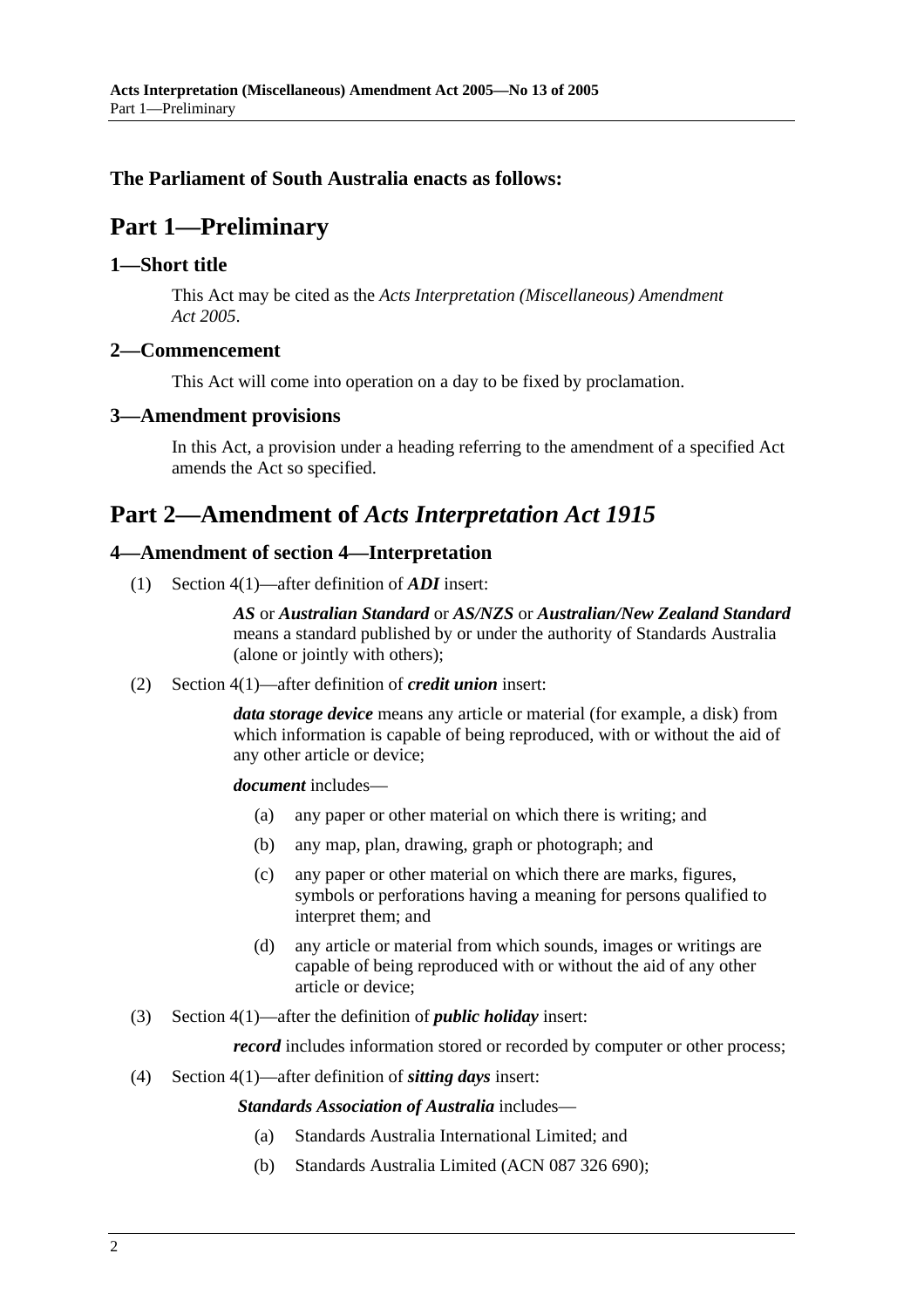#### *Standards Australia* means—

- (a) Standards Association of Australia; or
- (b) Standards Australia International Limited; or
- (c) Standards Australia Limited (ACN 087 326 690);
- (5) Section 4(1), definition of *statutory instrument*—after paragraph (a) insert:
	- (ab) a proclamation, notice, order or other instrument made by the Governor or a Minister under an Act and published in the Gazette; or
- (6) Section 4(1), definition of *writing*—after "words" insert:
	- , figures, drawings or symbols
- (7) Section 4—after subsection (1) insert:
	- (2) A reference in an Act or statutory instrument to—
		- (a) *audiotape*, *photograph*, *videotape* or other word in the form of a verb describing the capture or recording of images or sounds by an audiorecording, cinematographic, photographic or videorecording device includes, unless the contrary intention appears, a reference to the capture or recording of images or sounds by a digital device;
		- (b) an *audiotape*, *photograph*, *videotape* or other word in the form of a noun describing the item on which images or sounds captured or recorded by an audiorecording, cinematographic, photographic or videorecording device are stored or reproduced includes, unless the contrary intention appears, a reference to a digital data storage device;
		- (c) a *book*, *paper*, *plan* or other word in the form of a noun describing an item on which there is writing includes, unless the contrary intention appears, a reference to a digital data storage device.

#### **5—Insertion of section 4AA**

After section 4 insert:

#### **4AA—Parts of speech and grammatical forms**

If an Act defines a word or phrase, other parts of speech and grammatical forms of the word or phrase have, unless the contrary intention appears, corresponding meanings.

#### **6—Substitution of section 6**

Section 6—delete the section and substitute:

#### **6—No requirement for separate enacting words**

There is no requirement for a section or other portion of an Act to have separate enacting words in order to have effect as a substantive enactment.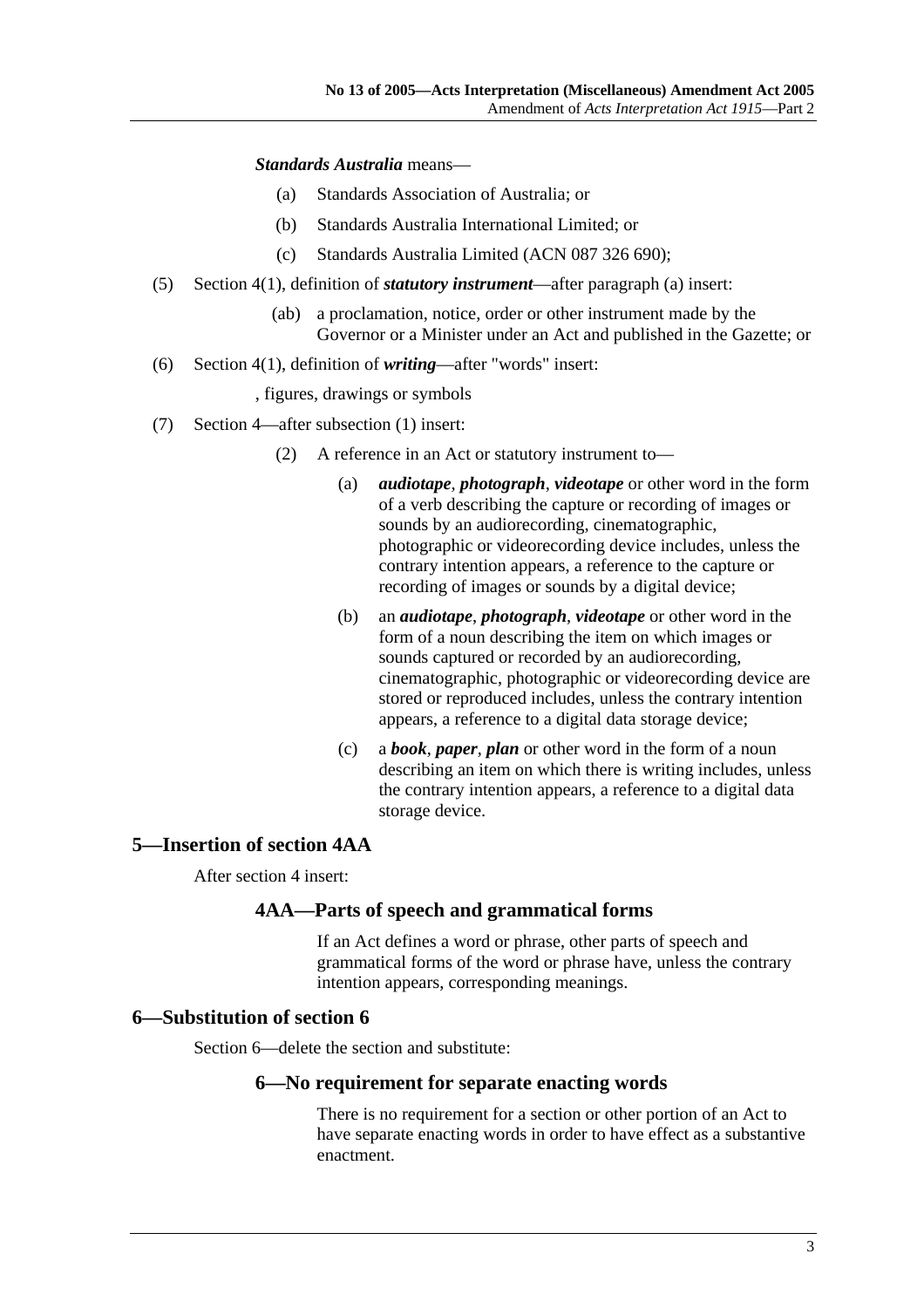#### **7—Amendment of section 7—Commencement of Acts**

(1) Section 7(3)(a)—after "day" insert:

or time

(2) Section 7(3)(b)—after "days" insert:

or times

(3) Section  $7(3)(c)$ —delete "a day or days" and substitute:

a day or time or days or times

- (4) Section 7—after subsection (4) insert:
	- (4a) The Governor may, by subsequent proclamation made before the date fixed by proclamation under subsection (3) for an Act or provision to come into operation, vary the proclamation so as to delay commencement of the Act or provision.

#### **8—Insertion of section 10A**

Before section 11 insert:

#### **10A—Commencement of certain statutory instruments**

- (1) A statutory instrument (other than a regulation, rule or by-law made under an Act)—
	- (a) may come into operation at a date or time specified in the instrument; but
	- (b) may not come into operation earlier than the date on which it is made, approved or adopted unless that earlier operation is authorised by the Act under which the instrument is made, approved or adopted.
- (2) A statutory instrument (other than a regulation, rule or by-law made under an Act) that contains no provision fixing the date or time of its commencement comes into operation on the day on which it is made, approved or adopted.

#### **9—Amendment of section 14A—Application and interpretation**

Section 14A—after subsection (2) insert:

 (3) In this Part, a reference to a section extends to a clause of an Act and a regulation, rule and by-law and a clause of a statutory instrument.

#### **10—Amendment of section 14B—Citation**

Section 14B(3)—after "or a Part or provision of some other Act," insert:

(whether an Act of this State or of the Commonwealth or a place outside this State)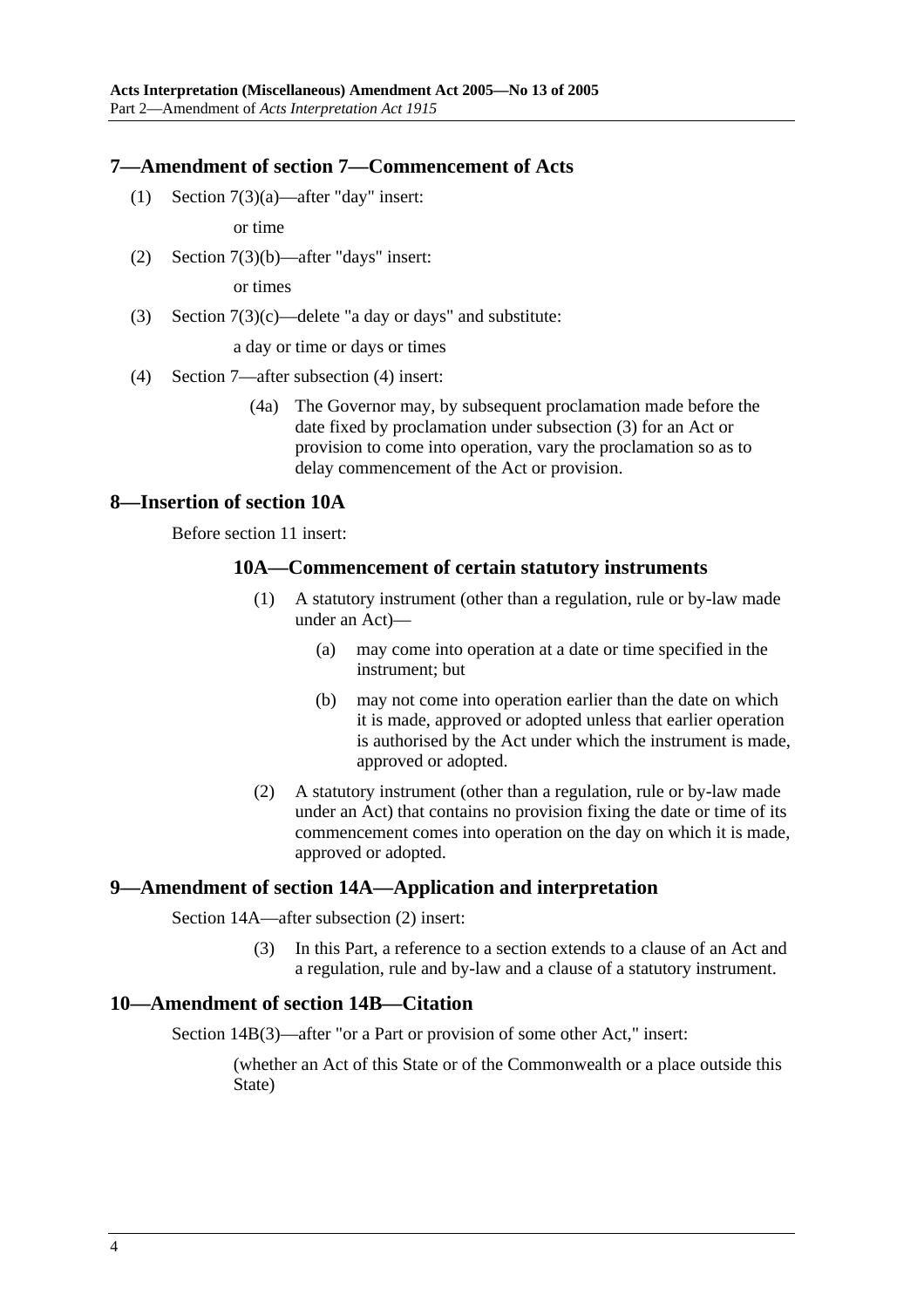#### **11—Substitution of section 19**

Section 19—delete the section and substitute:

#### **19—Material that forms or does not form part of Act**

- (1) The following form part of an Act, subject to any express provision to the contrary:
	- (a) preambles, schedules, dictionaries and appendices (including their headings);
	- (b) chapter headings, part headings, division headings and subdivision headings;
	- (c) examples, qualifications, exceptions, tables, diagrams, maps and other illustrations (including their headings), except where they form part of a note that does not form part of the Act;
	- (d) punctuation.
- (2) The following do not form part of an Act, subject to any express provision to the contrary:
	- (a) section headings;
	- (b) notes (including their headings);
	- (c) lists of contents.
- (3) In this section—

*appendix* does not include an appendix containing legislative history notes;

*note* means—

- (a) a marginal note; or
- (b) a footnote (whether at the foot of a page or a section or a heading); or
- (c) any text designated as a note;

*section* has the meaning assigned by section 14A and includes a portion of a section.

#### **19A—Examples**

If an example forms part of an Act, the example—

- (a) is not exhaustive; and
- (b) may extend, but does not limit, the meaning of the Act or the provision to which it relates.

#### **12—Amendment of section 25—Variation of forms**

(1) Section 25—delete "prescribed by" and substitute:

prescribed or approved under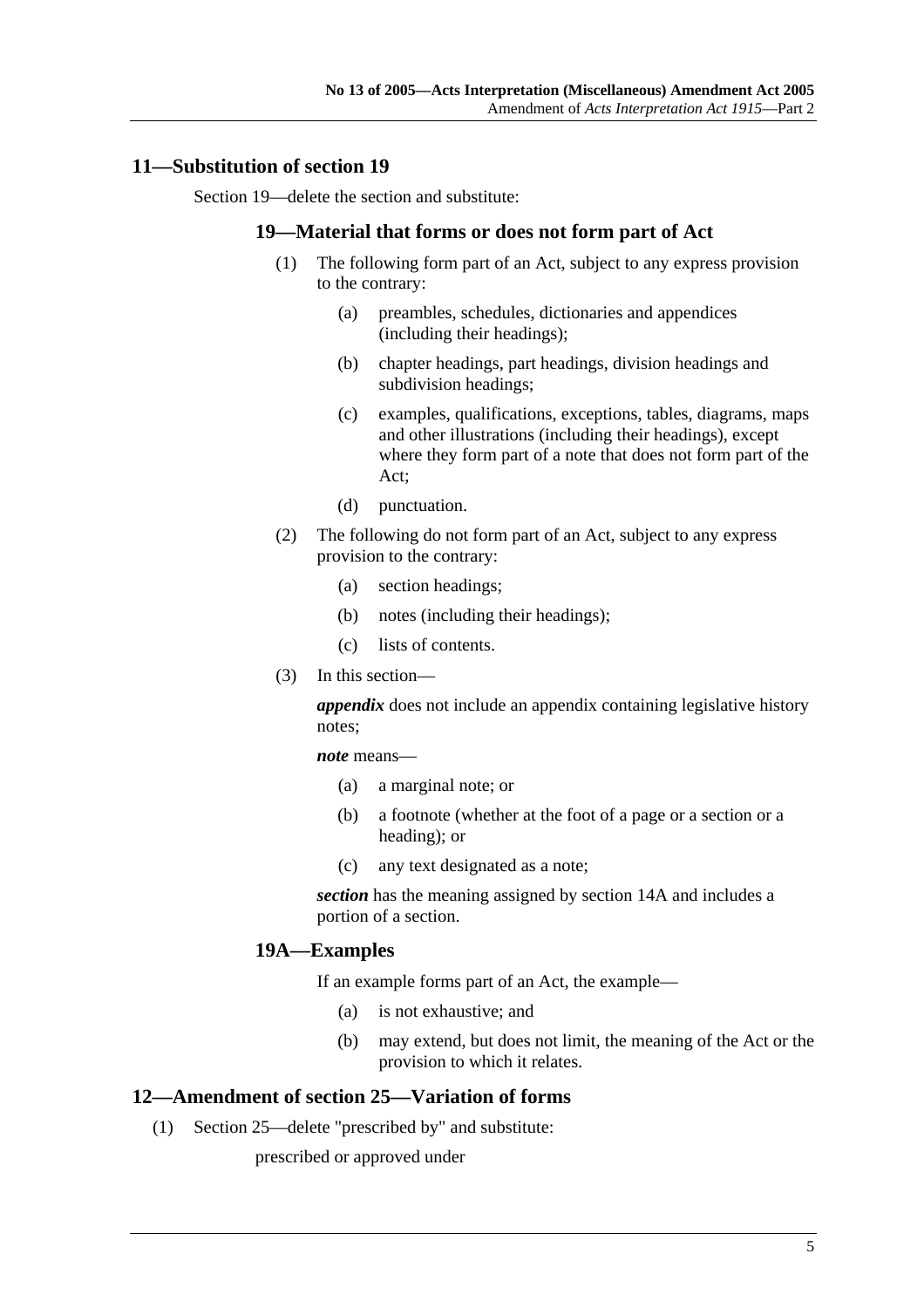(2) Section 25—delete "prescribed forms" and substitute:

prescribed or approved

#### **13—Insertion of section 27A**

After section 27 insert:

#### **27A—Sitting days**

A reference in an Act to a number of sitting days of a House of Parliament is, unless the contrary intention appears, a reference to the number of those days regardless of whether the days or some of the days occur in different sessions of Parliament or in different Parliaments.

#### **14—Amendment of section 33—Service by post**

(1) Section 33(2)—delete "registered post" and substitute:

certified mail

(2) Section 33(2)—delete "effected by certified mail" and substitute:

effected by registered post

#### **15—Substitution of section 39**

Section 39—delete the section and substitute:

#### **39—Variation, revocation and expiration of regulations, rules or by-laws**

- (1) A power in an Act to make regulations, rules or by-laws includes power to vary or revoke the regulations, rules or by-laws.
- (2) The power to vary or revoke is exercisable in the same way, and subject to the same conditions, as the power to make the regulations, rules or by-laws.
- (3) Regulations, rules and by-laws may include a provision specifying a day on which the regulations, rules or by-laws expire.

#### **16—Amendment of section 44—Interpretation of references to summary proceedings**

- (1) Section 44(1)—delete "or statutory instrument"
- (2) Section 44(2)—delete "or statutory instrument"

#### **17—Insertion of sections 51 and 52**

After section 50 insert:

#### **51—Production of records kept by computer or other process**

If a person who keeps information by computer or other process is required under an Act—

 (a) to produce the information or a document containing the information to a body or person; or